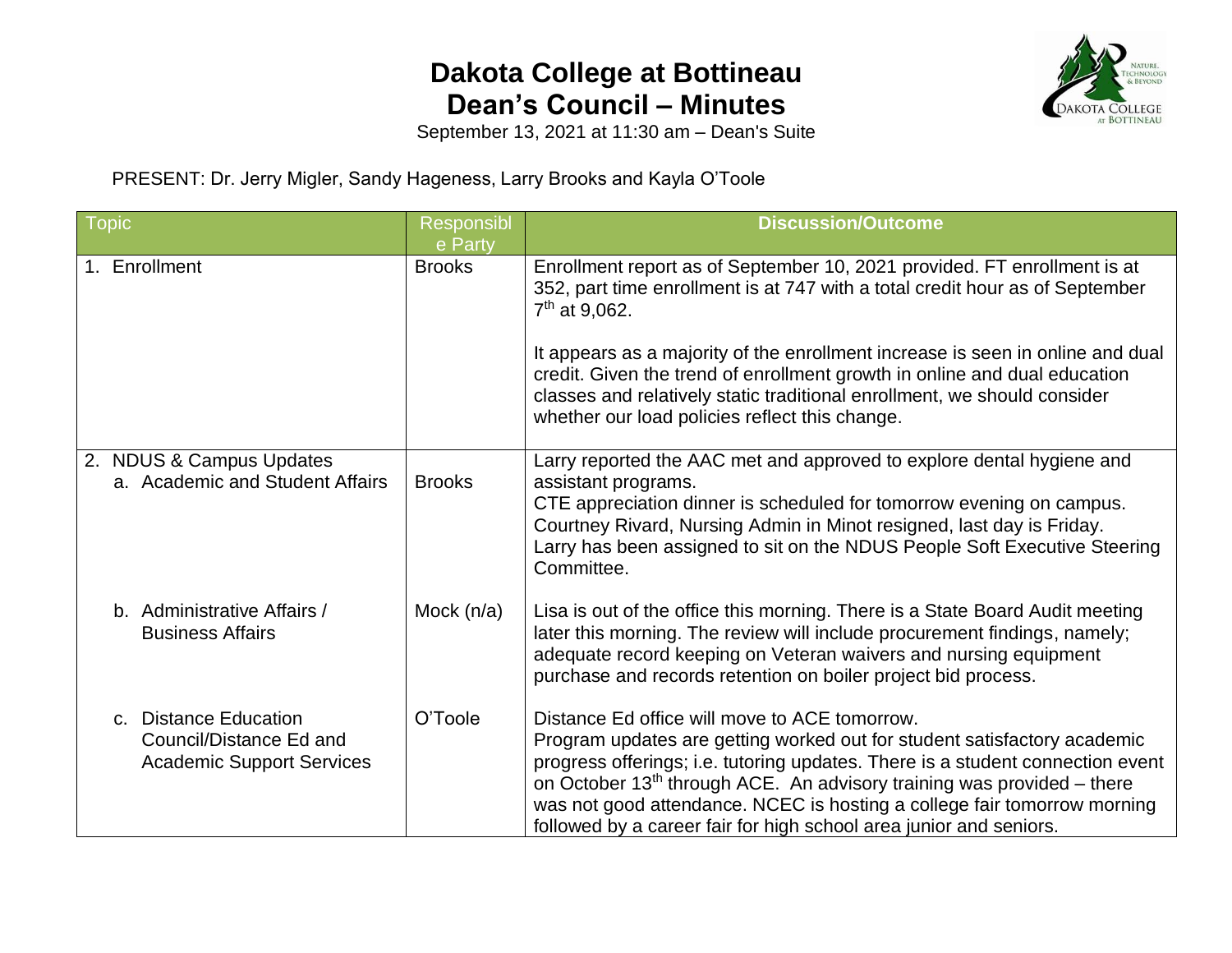## **Dakota College at Bottineau Dean's Council – Minutes**



|                                                          |          | Currently there are 722 students registered to take one online class. There<br>are 497 students enrolled in dual credit, compared to last year at 452. Stacy<br>is working to register a group out of Minot for a CNA class.<br>Kayla will attend the Land Acknowledgement meeting at Minot and future<br>meetings via Teams.                           |
|----------------------------------------------------------|----------|---------------------------------------------------------------------------------------------------------------------------------------------------------------------------------------------------------------------------------------------------------------------------------------------------------------------------------------------------------|
| d. Public Affairs Council<br><b>Fall In-service Eval</b> | Hageness | NCEC college fair is tomorrow morning followed by a career fair on campus.<br>Vaccination clinic is today until 2:00 pm.<br>A group met last week to look at redesigning homecoming week. It was<br>decided to bring back Smokey's. Dates of February 6-12, 2022 were<br>chosen.<br>FBM materials are being updated. A dual ad for the program and open |
|                                                          |          | position is being worked out to place in the Farm and Ranch guide.                                                                                                                                                                                                                                                                                      |
|                                                          |          | Discussion held on the Fall in-service evaluation. Overall it was a positive<br>response with a few adjustment recommendations that may be made next<br>fall. A few staff members and one faculty member volunteered to be on the<br>committee.                                                                                                         |
| e. Athletics                                             | Migler   | Dr. Migler reported that Reed Loucks and Karl Sorby are interim Co-AD's.<br>With the change in volleyball and softball coaching, Valerie Rivera will cover<br>as VB interim head coach. Mike Getzlaff will cover as SB interim head<br>coach.<br>Mike Smith will work through the end of the fall semester with Sports<br>Information Director duties.  |
| Chancellor's Cabinet / Dean's<br>Update                  | Migler   | The lease agreement for CTE Center is in process, hoping it will be on the<br>9/30/2021 SBHE agenda. Dr. Migler is co-chair for the NDUS/SBHE Math<br>Pathways committee.                                                                                                                                                                               |
| 3. Other                                                 |          | <b>Click Here for Attachments</b>                                                                                                                                                                                                                                                                                                                       |